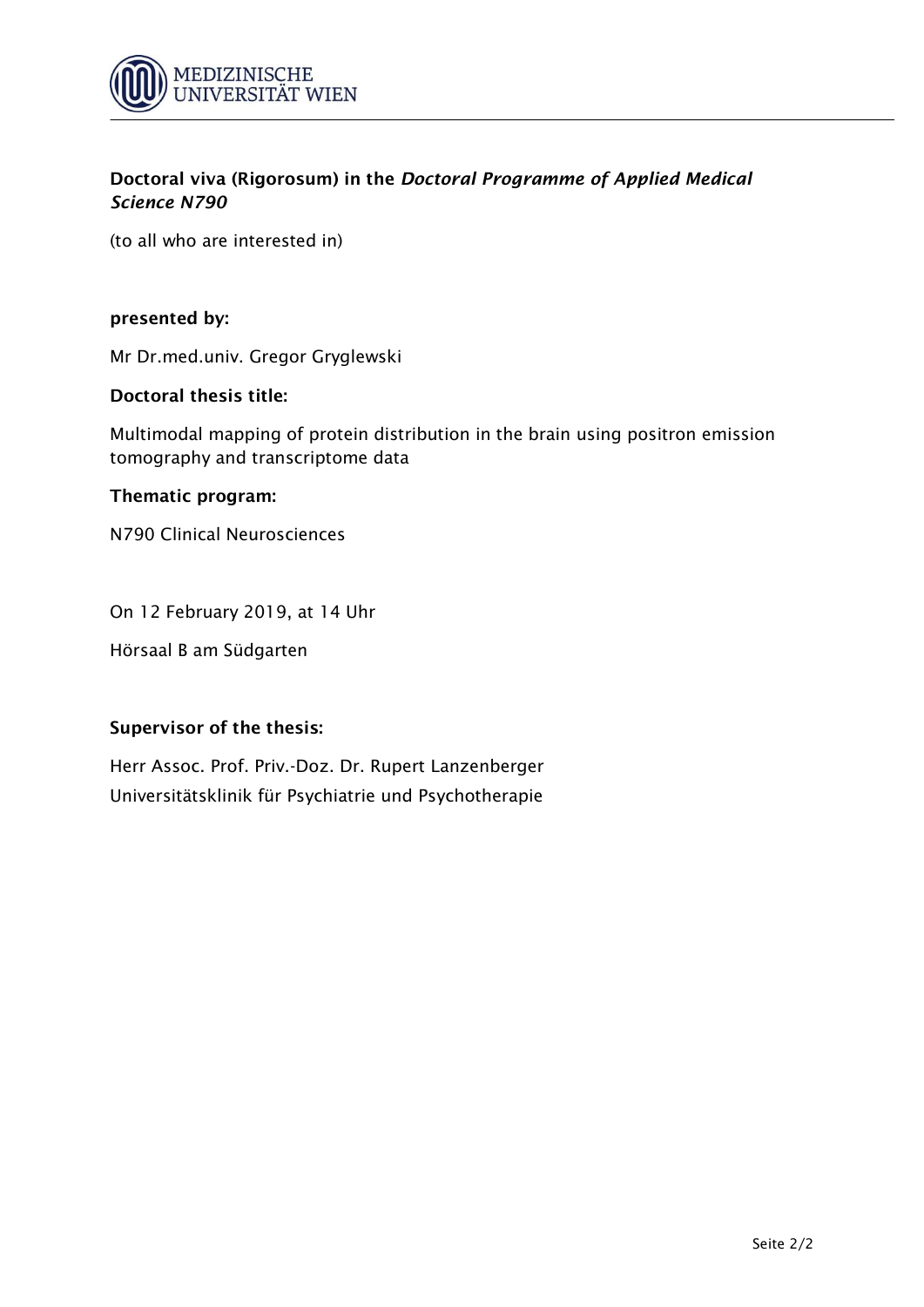

(to all who are interested in)

## **presented by:**

Ms Huey-Jy Huang

#### **Doctoral thesis title:**

Identification of the dominant T cell and B cell epitopes of important HDM allergens

#### **Thematic program:**

N094 Molecular, Cellular and Clinical Allergology

On 12 February 2019, at 14 Uhr

Kursraum 27, 8th floor, AKH Hörsaalzentrum

#### **Supervisor of the thesis:**

Frau Assoc. Prof. Univ.-Doz. Mag. Dr. Susanne Vrtala Zentrum für Pathophysiologie, Infektiologie und Immunologie Institut für Pathophysiologie und Allergieforschung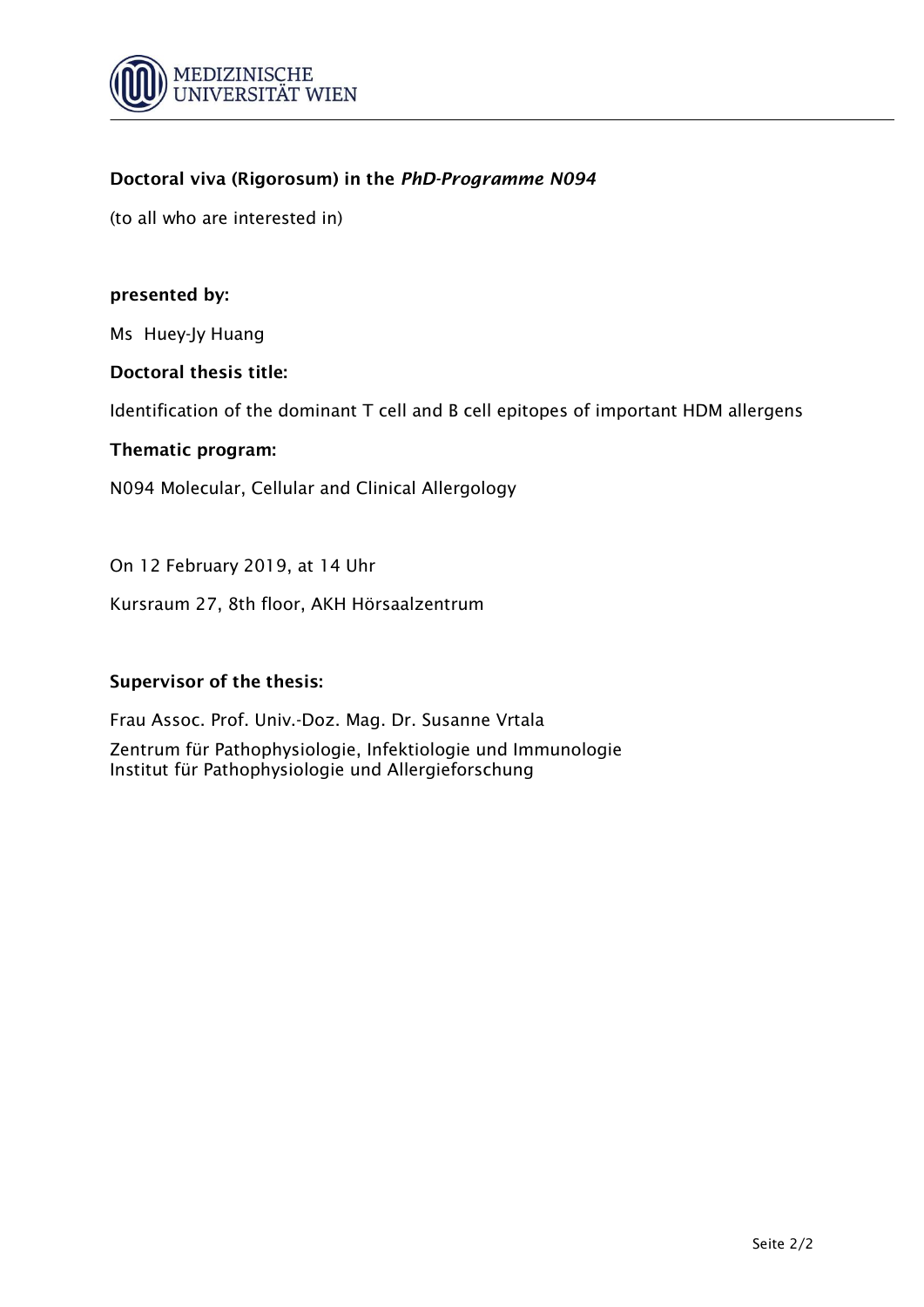

(to all who are interested in)

### **presented by:**

Ms Dr.med.univ. Ulrika Asenbaum

## **Doctoral thesis title:**

Assessment of Bone Marrow Involvement in Malignant Lymphoma: Comparison between Whole-Body Magnetic Resonance Imaging with Diffusion-weighted Imaging and 18F-Fluoro-Deoxyglucose-Positron Emission Tomography/Computed Tomography in Initial Staging

## **Thematic program:**

N790 Clinical Neurosciences

On 13 February 2019, at 13 Uhr

AKH Demoraum (Leitstelle 6F)

## **Supervisor of the thesis:**

Herr Assoc. Prof. Priv.-Doz. Dr. PhD. Marius Mayerhöfer Universitätsklinik für Radiologie und Nuklearmedizin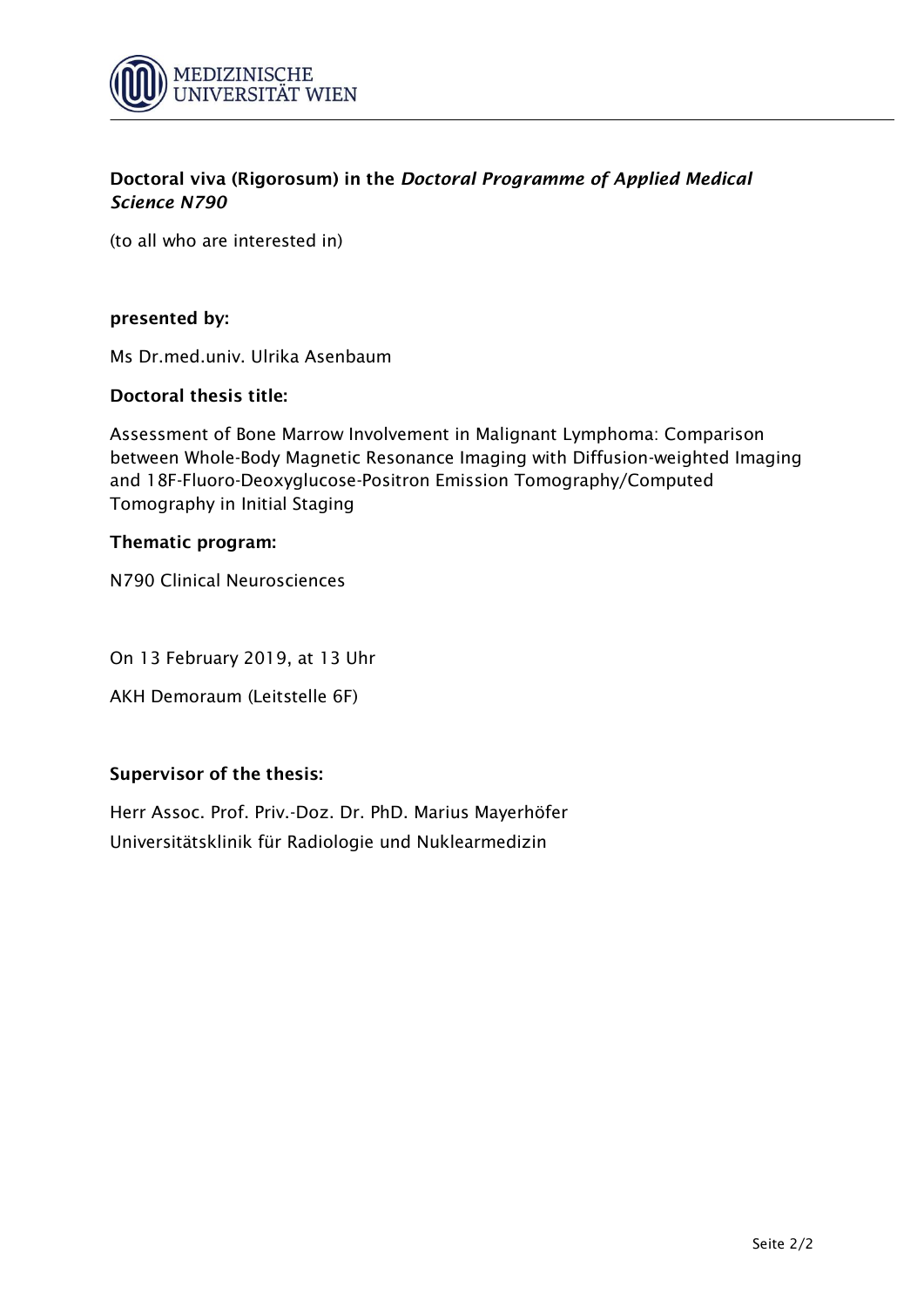

(to all who are interested in)

### **presented by:**

Mr Dr.med.univ. Wolfgang Winnicki

## **Doctoral thesis title:**

Individualization of immunosuppressive therapy with mycophenolic acid precursors by pharmacokinetic, pharmacodynamic and pharmacogenetic testing

#### **Thematic program:**

N790 Clinical Endocrinology, Metabolism and Nutrition

On 13 February 2019, at 11 Uhr

AKH Seminarraum Ebene 20 (20.G2.04) rot

## **Supervisor of the thesis:**

Herr Assoc. Prof. Priv.-Doz. Dr. Gürkan Sengölge Universitätsklinik für Innere Medizin III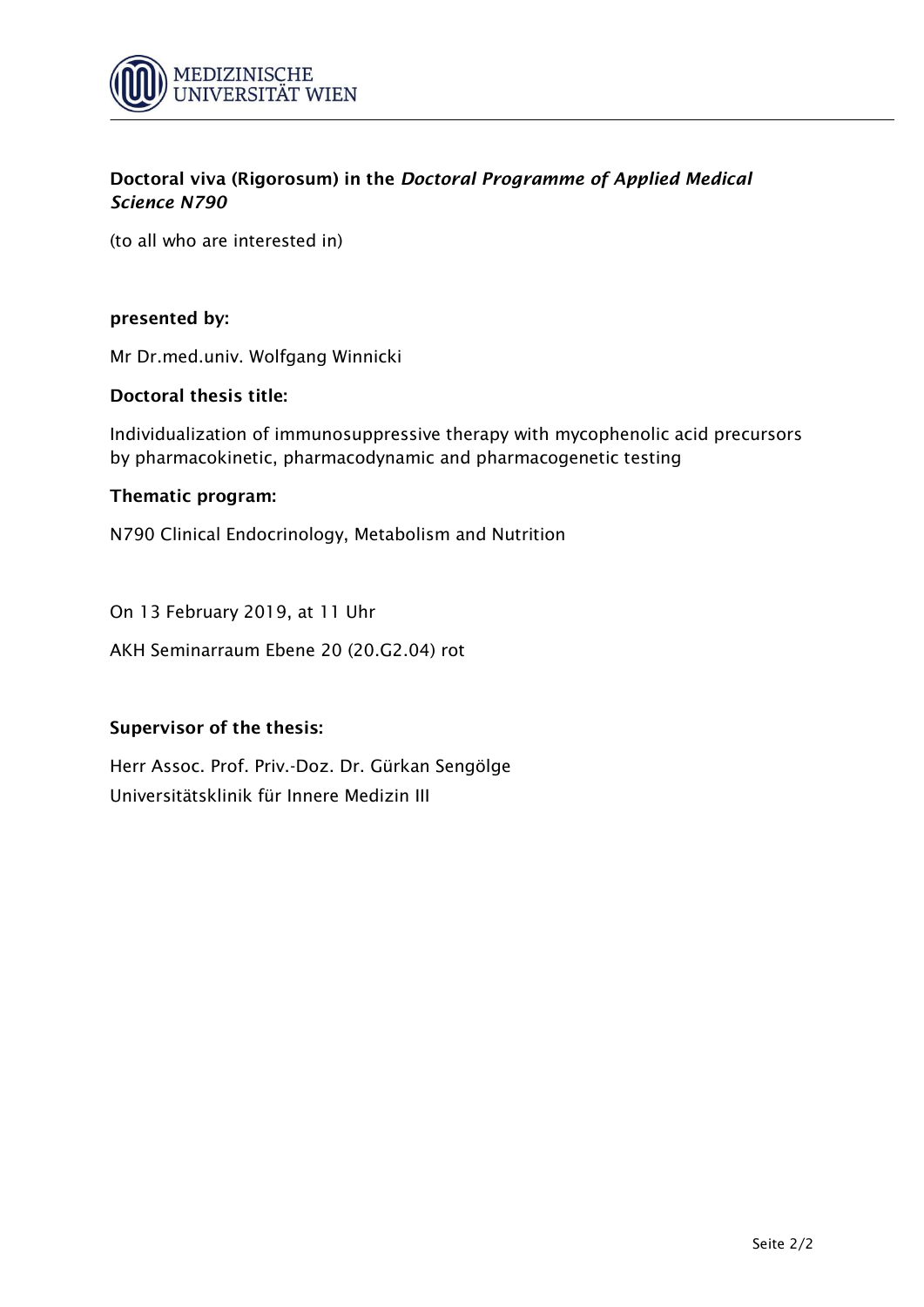

(to all who are interested in)

#### **presented by:**

Mr Mag.rer.nat. Matthias Parrini

#### **Doctoral thesis title:**

Signal Transducer and Activator of Transcription 1 Isoforms in Transcriptional Control

#### **Thematic program:**

N094 Inflammation and Immunity

On 13 February 2019, at 15 Uhr

IKF Container in der Borschkegasse

## **Supervisor of the thesis:**

Herr Mathias Müller

Externe Lehrende - sonstige Zuordnung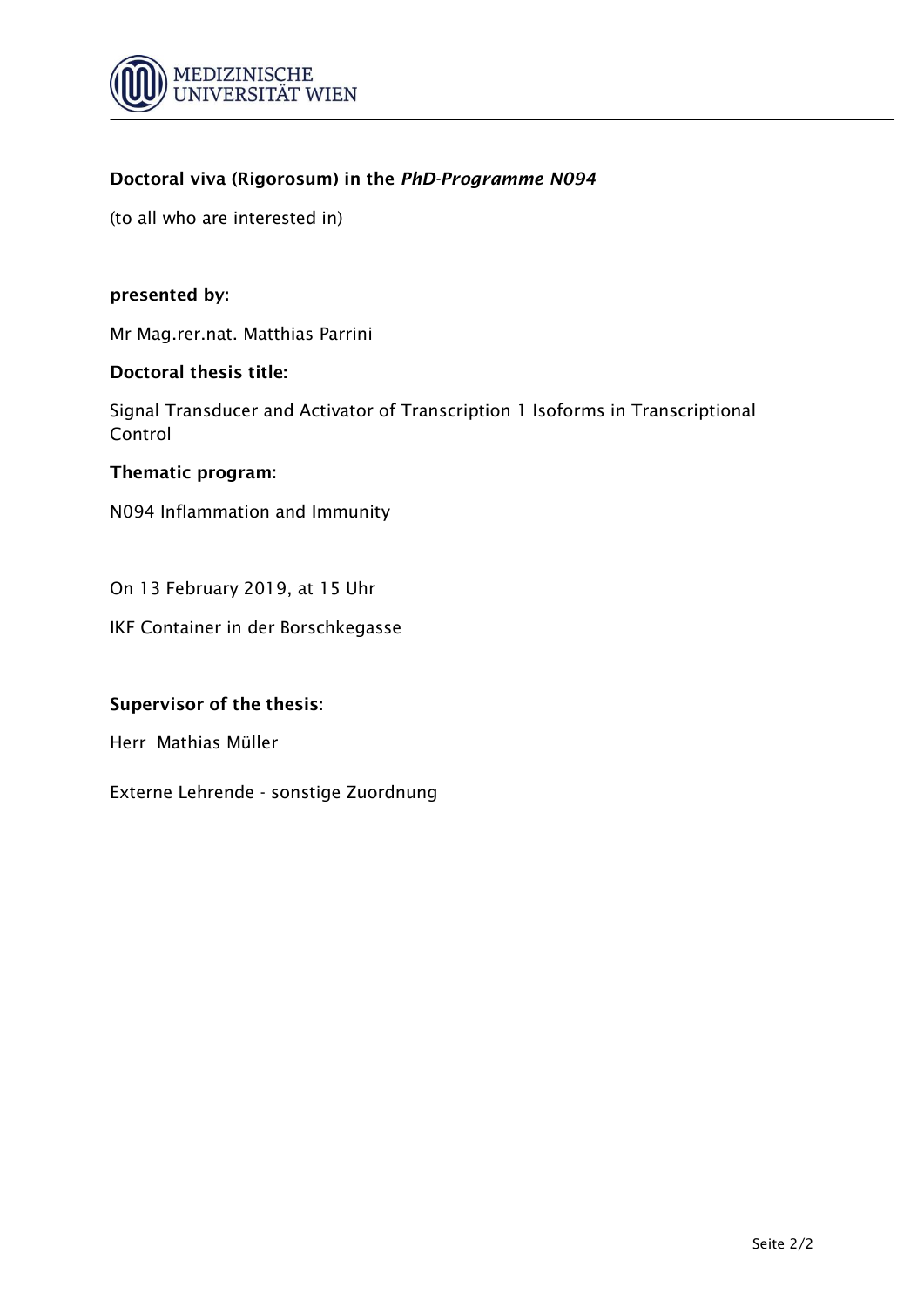

(to all who are interested in)

### **presented by:**

Ms Dr.med.univ. Lucie Bartova

#### **Doctoral thesis title:**

Neuroimaging Correlates of Acute and Remitted Major Depressive Disorder

#### **Thematic program:**

N790 Mental Health and Behavioural Medicine

#### On 13 February 2019, at 10 Uhr

Universitätsklinik für Psychiatrie und Psychotherapie (Hörsaal B am Südgarten)

#### **Supervisor of the thesis:**

Herr Assoc. Prof. Priv.-Doz. Dr.med.univ. Lukas Pezawas Universitätsklinik für Psychiatrie und Psychotherapie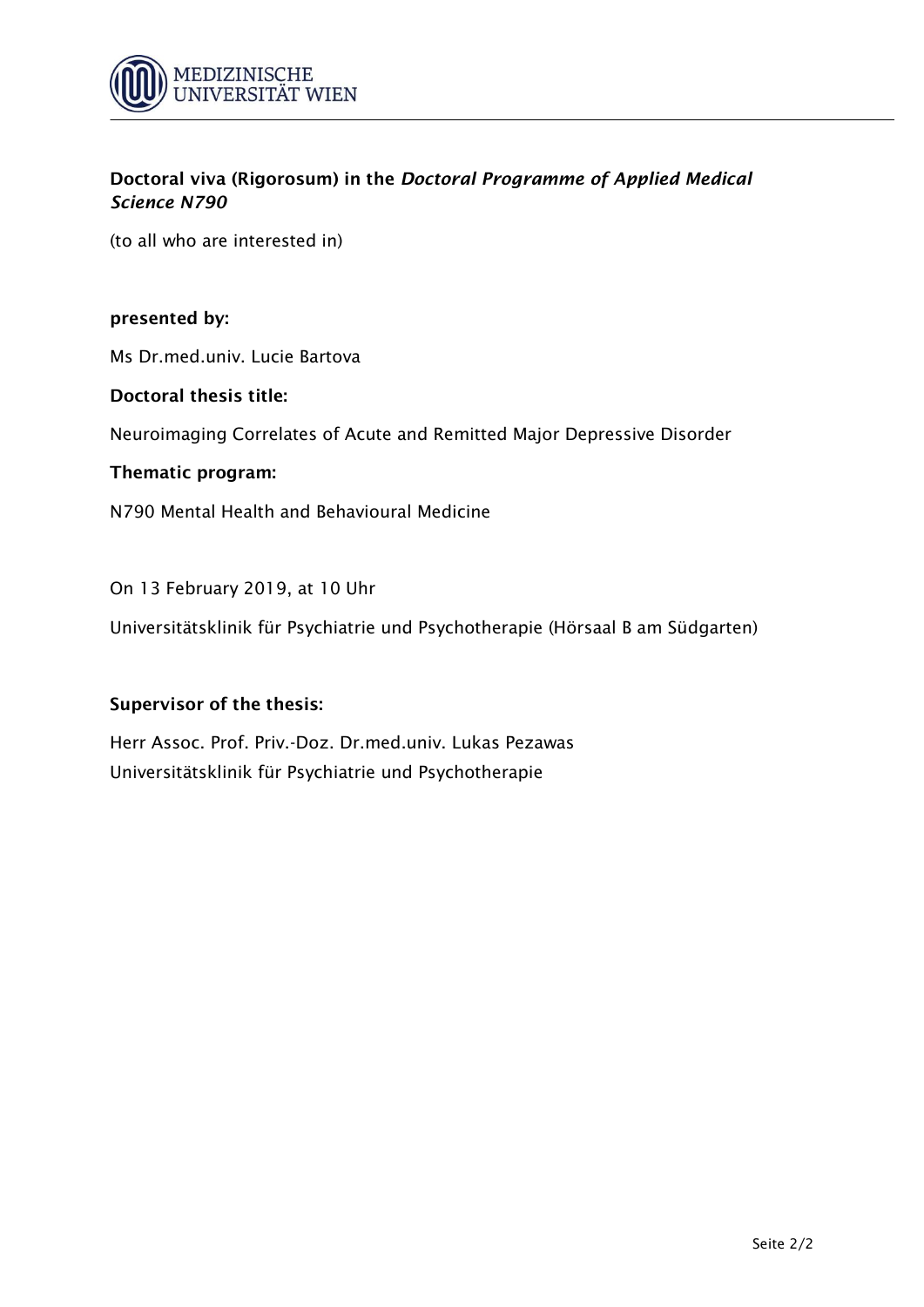

(to all who are interested in)

### **presented by:**

Ms Dr.med.univ. Ulrika Asenbaum

## **Doctoral thesis title:**

Assessment of Bone Marrow Involvement in Malignant Lymphoma: Comparison between Whole-Body Magnetic Resonance Imaging with Diffusion-weighted Imaging and 18F-Fluoro-Deoxyglucose-Positron Emission Tomography/Computed Tomography in Initial Staging

## **Thematic program:**

N790 Clinical Neurosciences

On 14 February 2019, at 13 Uhr

AKH Holzknechtraum (Leitstelle 8F)

## **Supervisor of the thesis:**

Herr Assoc. Prof. Priv.-Doz. Dr. PhD. Marius Mayerhöfer Universitätsklinik für Radiologie und Nuklearmedizin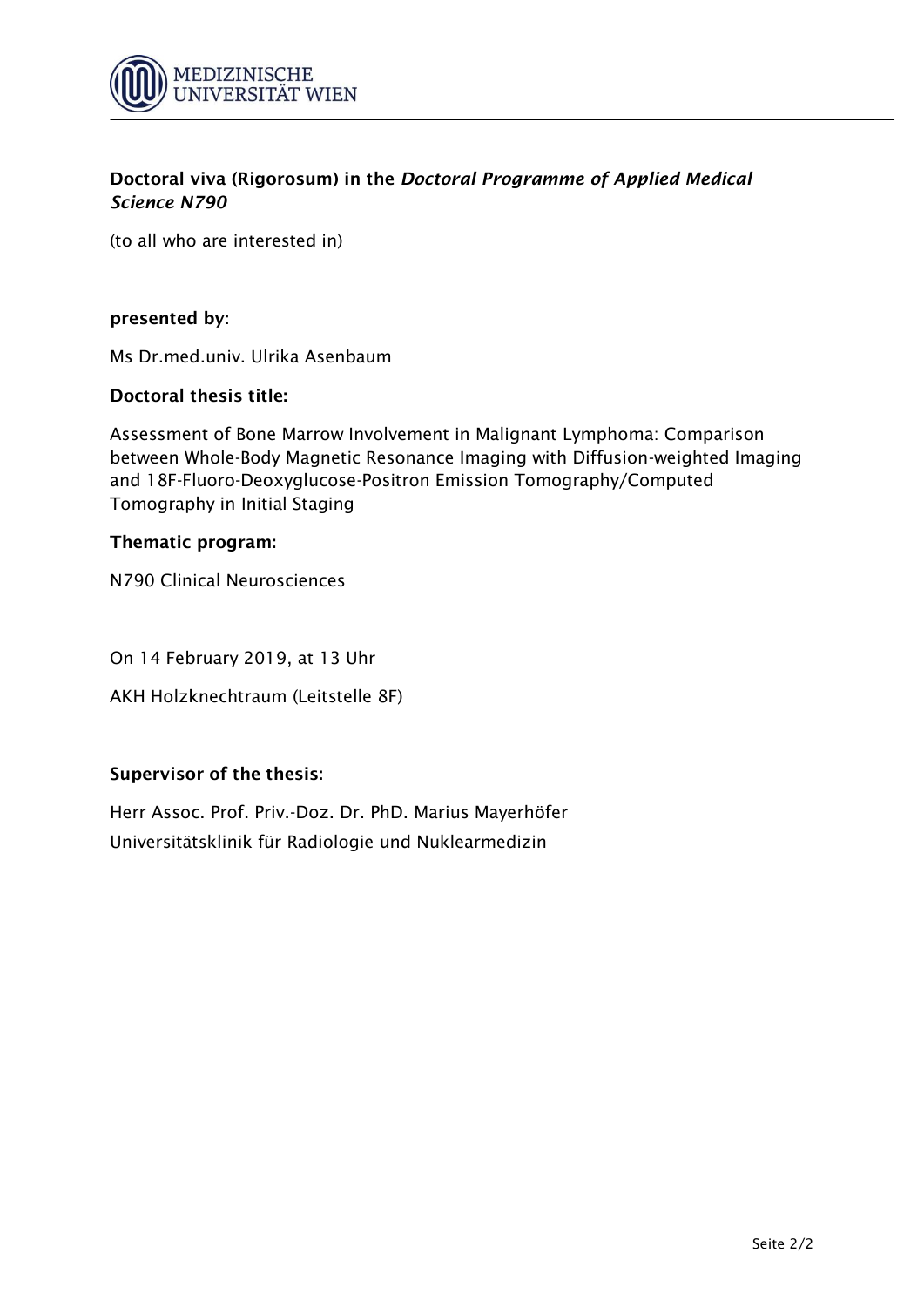

(to all who are interested in)

## **presented by:**

Mr Dipl.-Ing. BSc Thomas Schlegl

#### **Doctoral thesis title:**

Towards machine learning on large-scale biomedical imaging data with reduced annotation requirements

#### **Thematic program:**

N094 Medical Informatics, Biostatistics & Complex Systems

On 20 February 2019, at 16 Uhr

Pokieser-Seminarraum (Radiologie, Ebene 7F)

## **Supervisor of the thesis:**

Herr Assoc. Prof. Dipl.-Ing. Dr.techn. Georg Langs Universitätsklinik für Radiologie und Nuklearmedizin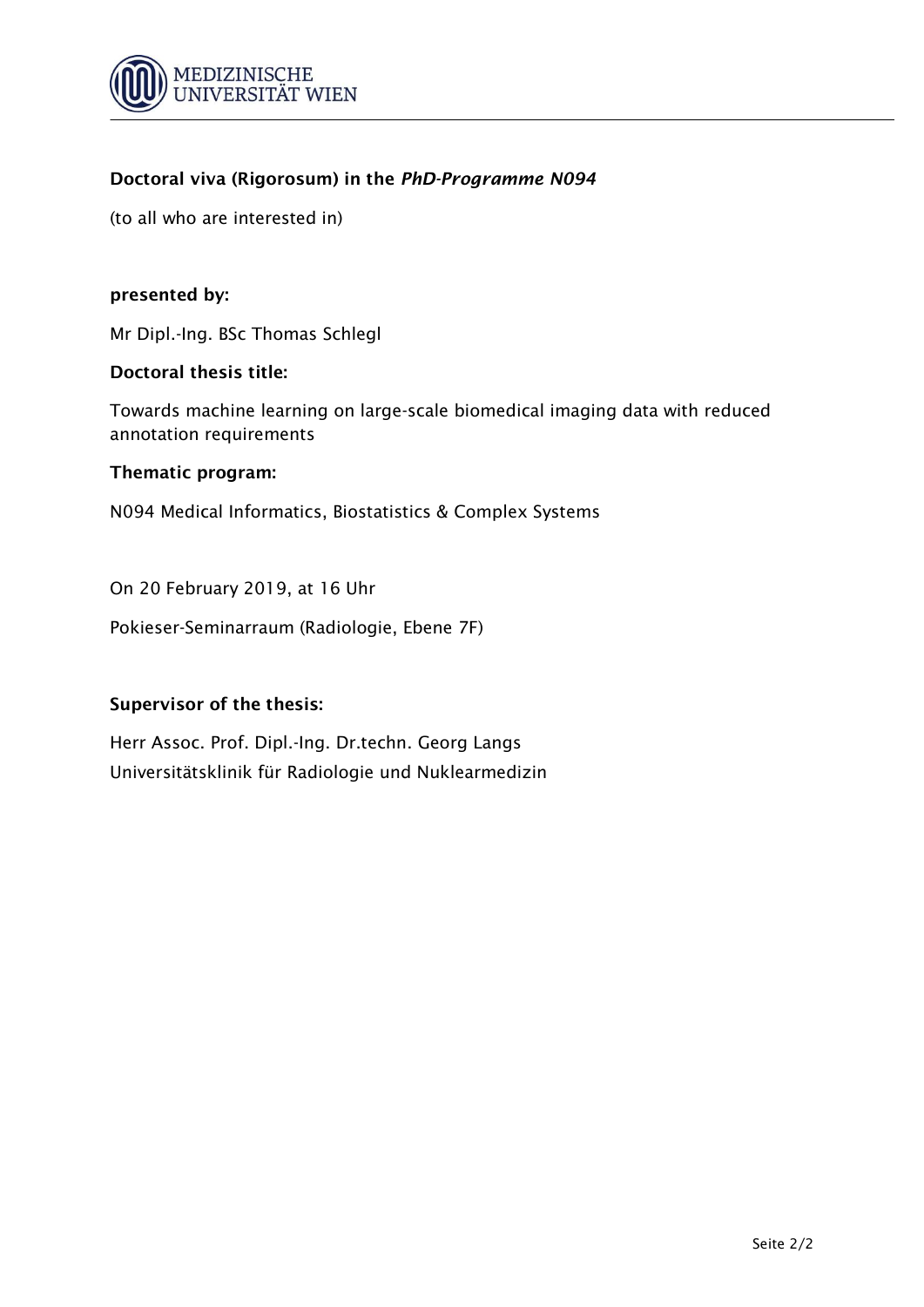

(to all who are interested in)

### **presented by:**

Mr Dr.med.univ. Hans Christian Lederhuber

#### **Doctoral thesis title:**

Chaperone Dampening by Glucose Degradation Products in Peritoneal Dialysis Fluids

#### **Thematic program:**

N790 POET - Programme for Organfailure, -replacement and Transplantation

On 22 February 2019, at 10 Uhr

Seminarraum, Anna Spiegel-Forschungsgebäude, Ebene 3, Lazarettgasse 14

## **Supervisor of the thesis:**

Herr Priv.-Doz. Dipl.-Ing. Dr. Klaus Kratochwill Universitätsklinik für Kinder- und Jugendheilkunde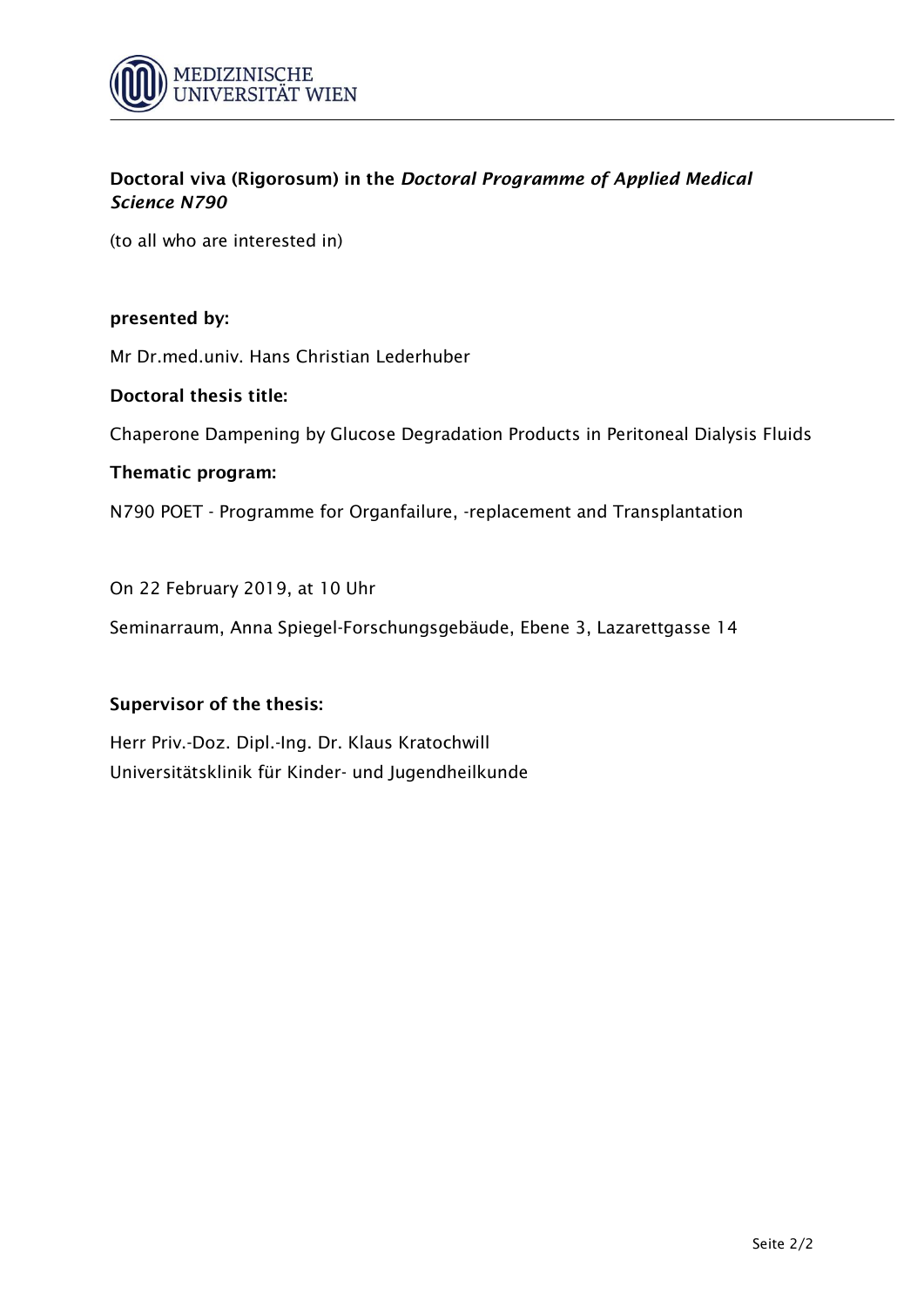

(to all who are interested in)

### **presented by:**

Mr Dr.med.univ. Christoph Müller

#### **Doctoral thesis title:**

Characterization of familial Melanoma in Austria

#### **Thematic program:**

N094 Malignant Diseases

On 22 February 2019, at 14 Uhr

AKH Konferenzraum auf der Dermatologie Ebene 7J (J9.18)

#### **Supervisor of the thesis:**

Herr Ao.Univ.-Prof. Dr.med.univ. Ichiro Okamoto Universitätsklinik für Dermatologie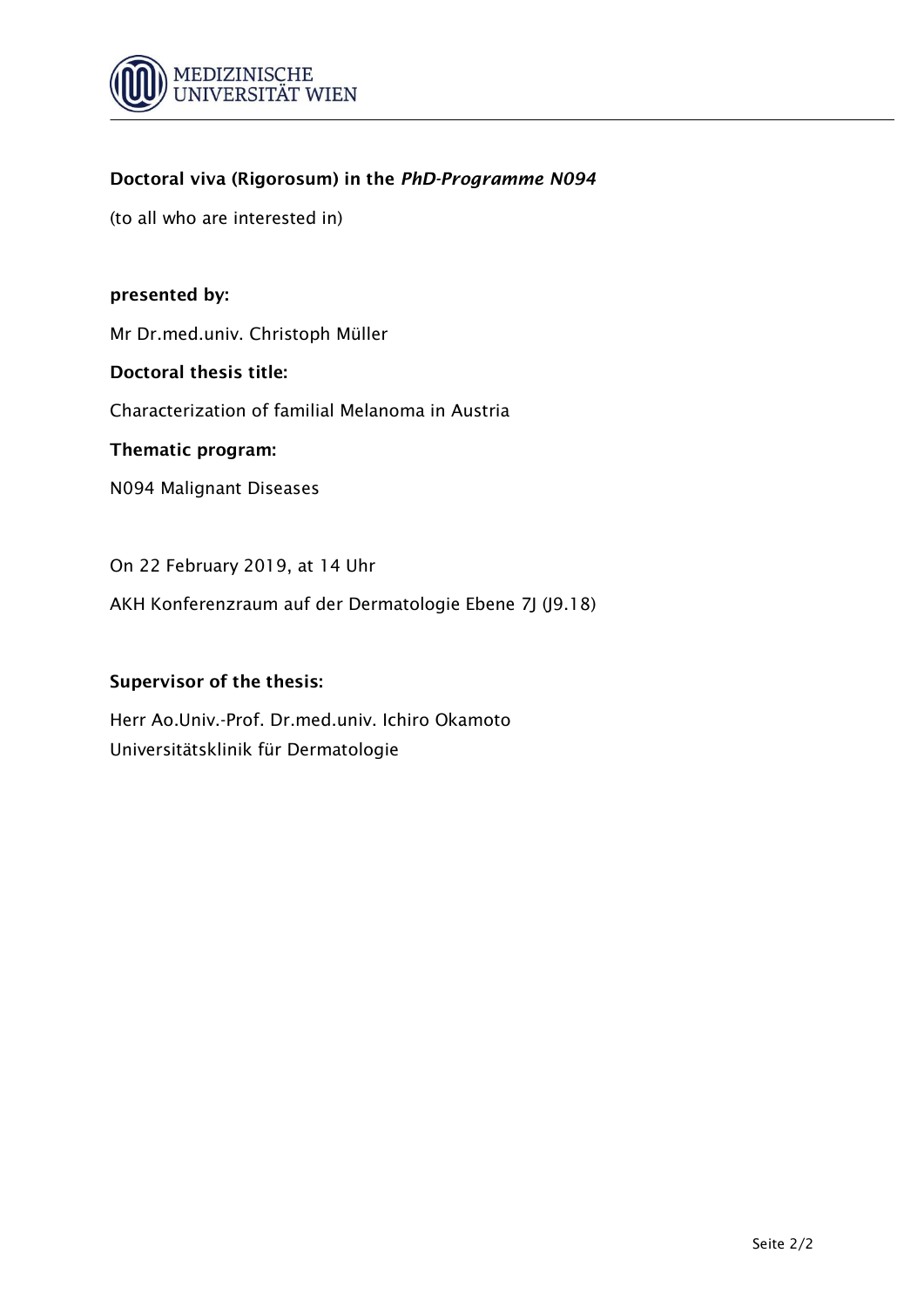

(to all who are interested in)

### **presented by:**

Ms B.S. MU Helen Laufey Sigurdardottir

#### **Doctoral thesis title:**

Neurobiological mechanisms in Attention Deficit/Hyperactivity Disorder

## **Thematic program:**

N790 Clinical Neurosciences

On 4 March 2019, at 9 Uhr

Hörsaal B, Kliniken am Südgarten at the Department of Psychiatry and Psychotherapy.

## **Supervisor of the thesis:**

Herr Assoc. Prof. Priv.-Doz. Dr. Rupert Lanzenberger Universitätsklinik für Psychiatrie und Psychotherapie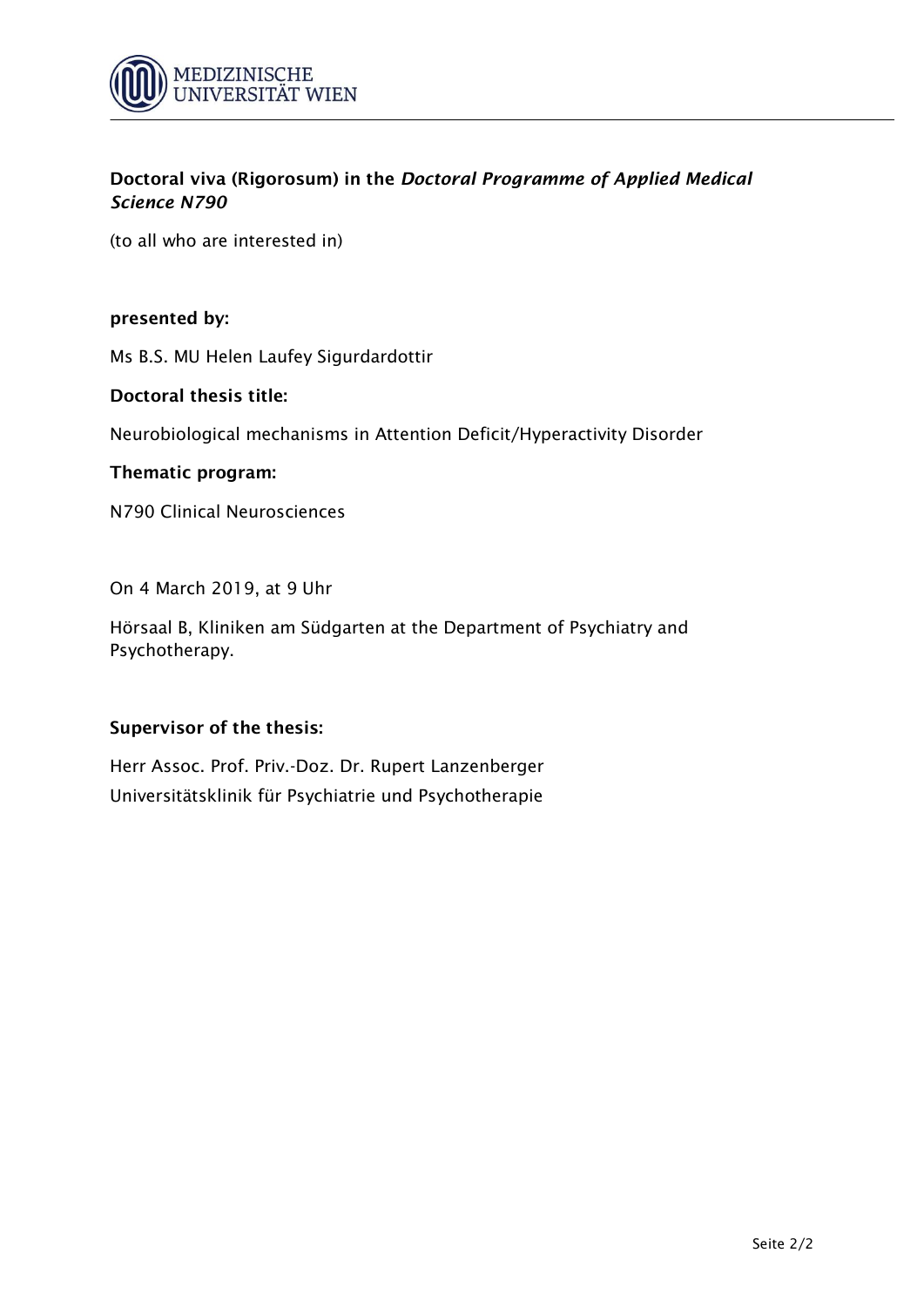

(to all who are interested in)

### **presented by:**

Mr Dr.med.univ. Harald Stefanits

#### **Doctoral thesis title:**

Morphological and biochemical changes in the mesial temporal lobe in temporal lobe epilepsy

#### **Thematic program:**

N790 Clinical Neurosciences

On 6 March 2019, at 12 Uhr

Bibliothek der Univ.-Klinik für Neurochirurgie, Ebene 7, Univ.-Klinik für Neurochirurgie

#### **Supervisor of the thesis:**

Herr Ao.Univ.-Prof. Dr.med.univ. Thomas Czech Universitätsklinik für Neurochirurgie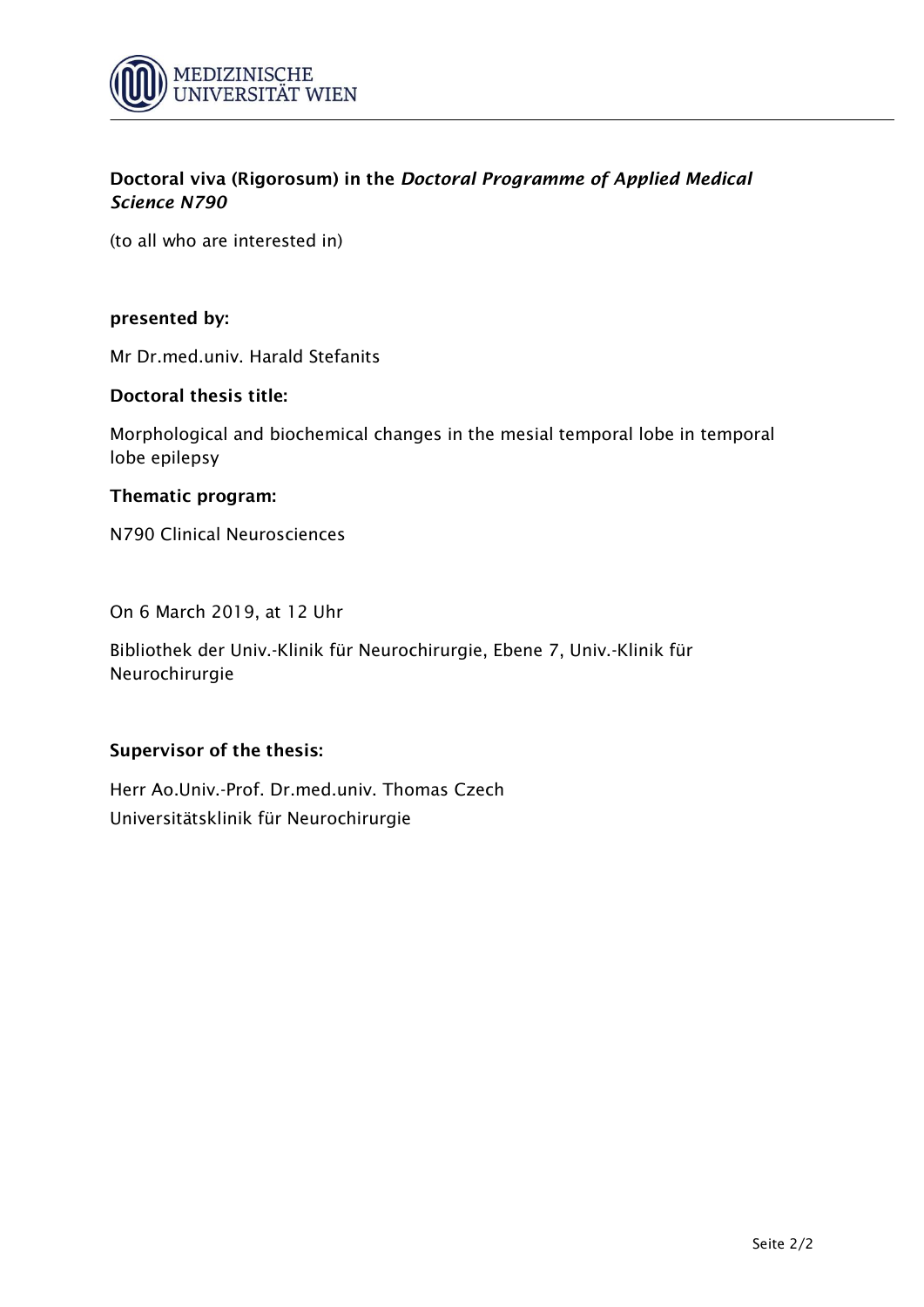

(to all who are interested in)

### **presented by:**

Ms Mag.rer.nat. Mirjana Drinic

#### **Doctoral thesis title:**

Adjuvant properties of Toxoplasma gondii for immunotherapy of allergy

#### **Thematic program:**

N094 Immunology

On 11 March 2019, at 13 Uhr

Kinderspitalgasse 15; Institute for Hygiene and Applied Immunology, seminar room 2

## **Supervisor of the thesis:**

Frau Univ.-Prof. Dr.med.univ. PhD. Ursula Wiedermann-Schmidt

Zentrum für Pathophysiologie, Infektiologie und Immunologie Institut für Spezifische Prophylaxe und Tropenmedizin